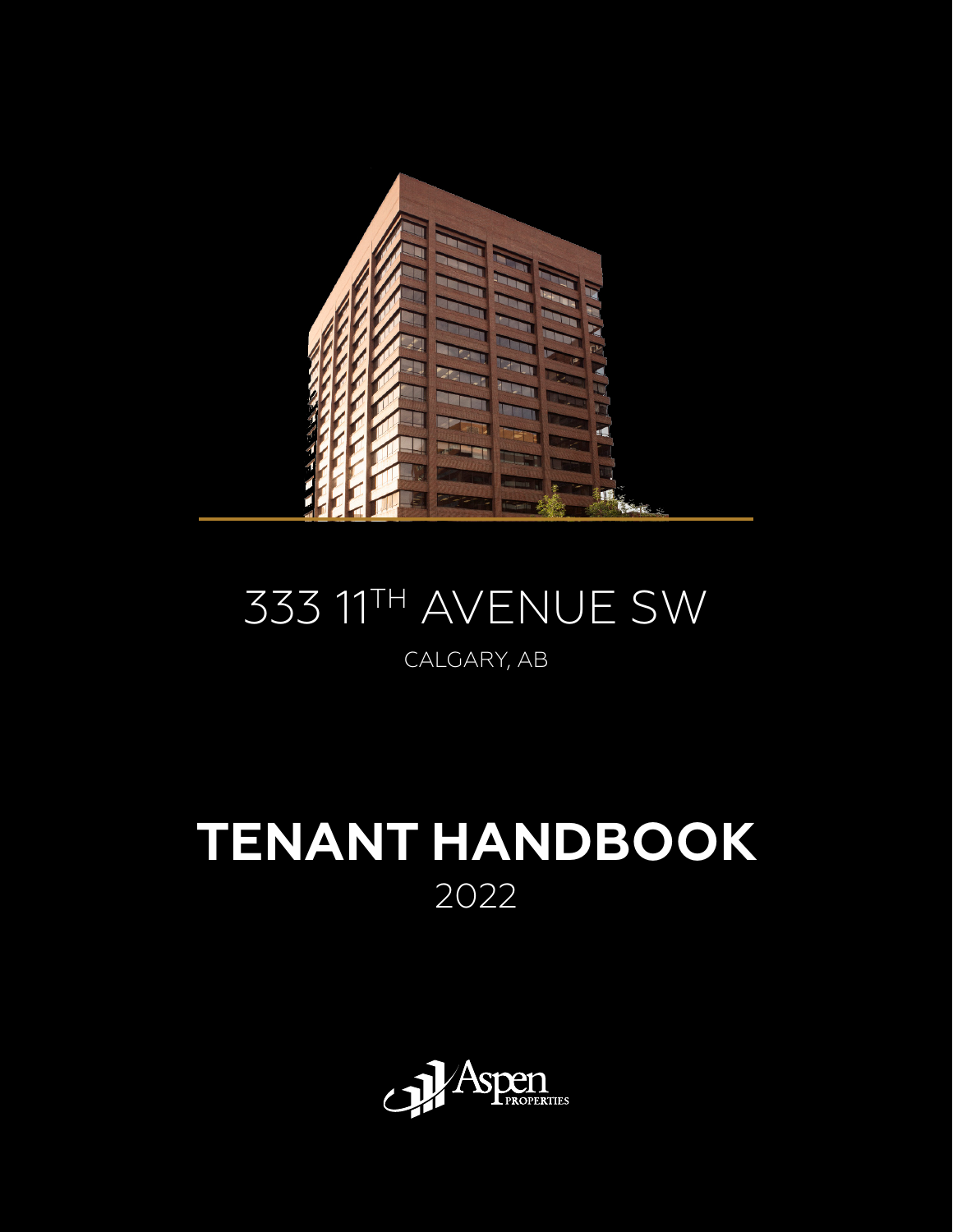# WELCOME TO 333 – 11TH AVE SW

Aspen Properties would like to welcome you to 333 -11<sup>th</sup> Avenue.

We offer this guide as a reference tool and an introduction to our building, you will find detailed information regarding moves, security and emergency procedures, as well as other important building information. We hope you find this manual helpful and informative. If you require assistance in any area, please contact us at 403.216.2660.

Aspen Properties will provide all reasonable protection to properties under their management and in the event of any emergencies, will do all it can to ensure safety and protection of human life.

#### DISCI AIMFR

While every effort has been made to ensure the accuracy of the information contained herein, Aspen Property Management assumes no responsibility for any errors, omissions, and/or revisions to this information.

The terms and conditions contained in the lease supersede any of the procedures set out in this handbook.

This handbook is confidential and proprietary to Aspen Property Management. It is released solely for the purposes of communicating policies and procedures to tenants in  $333 - 11<sup>th</sup>$  Avenue. Copying or use for any other purpose is strictly prohibited.

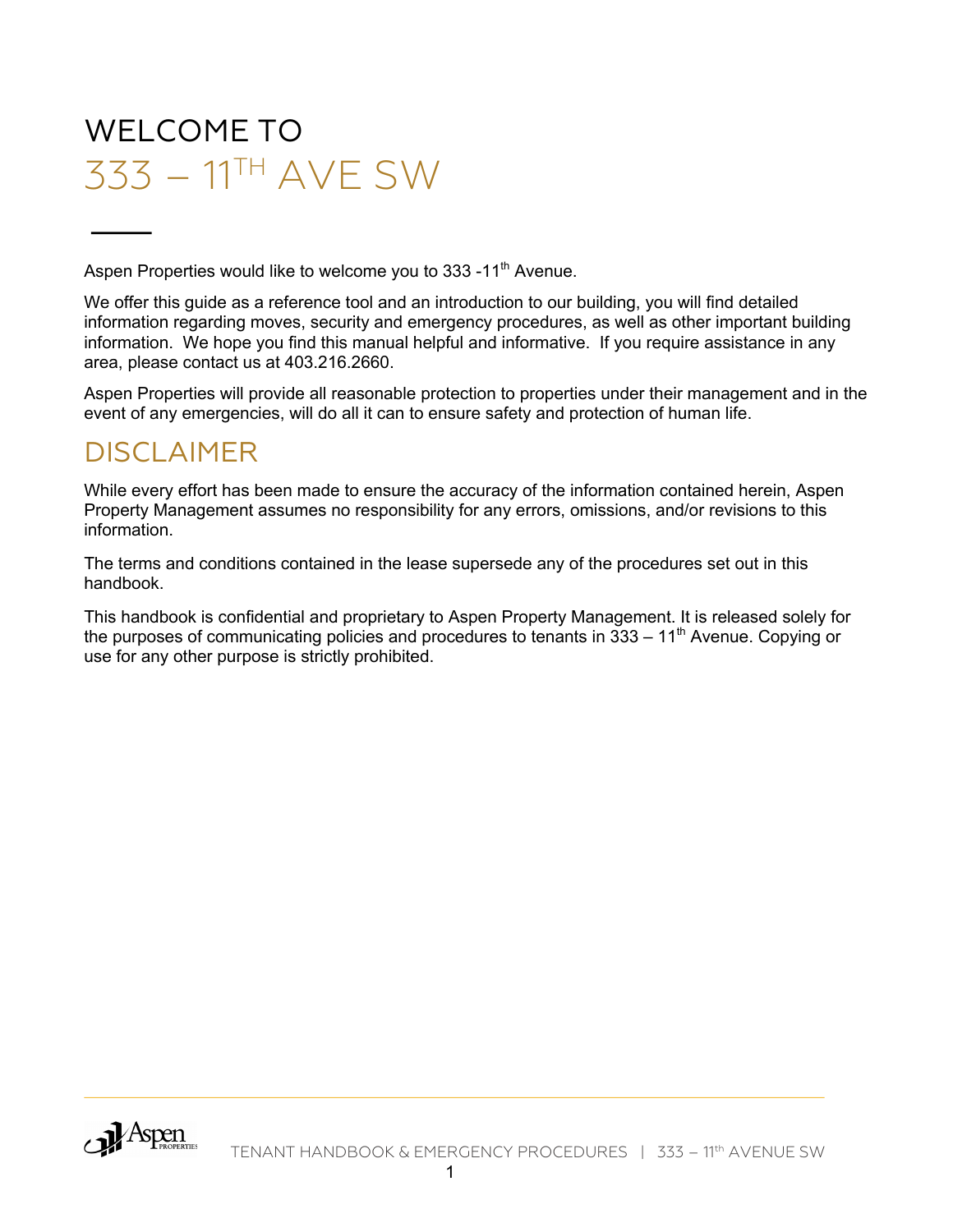# TABLE OF CONTENTS

| <b>SUBJECT</b>                       | <b>PAGE</b> |
|--------------------------------------|-------------|
| <b>INTRODUCTION</b>                  | 1           |
| <b>ASPEN ADMINISTRATION CONTACTS</b> | 3           |
| <b>TENANT SERVICES</b>               | 4           |
| <b>BUILDING OPERATIONS</b>           | 10          |
| <b>JANITORIAL SERVICES</b>           | 13          |
| <b>TENANT MOVES</b>                  | 15          |
| <b>SIGNAGE</b>                       | 16          |
| <b>SECURITY</b>                      | 18          |

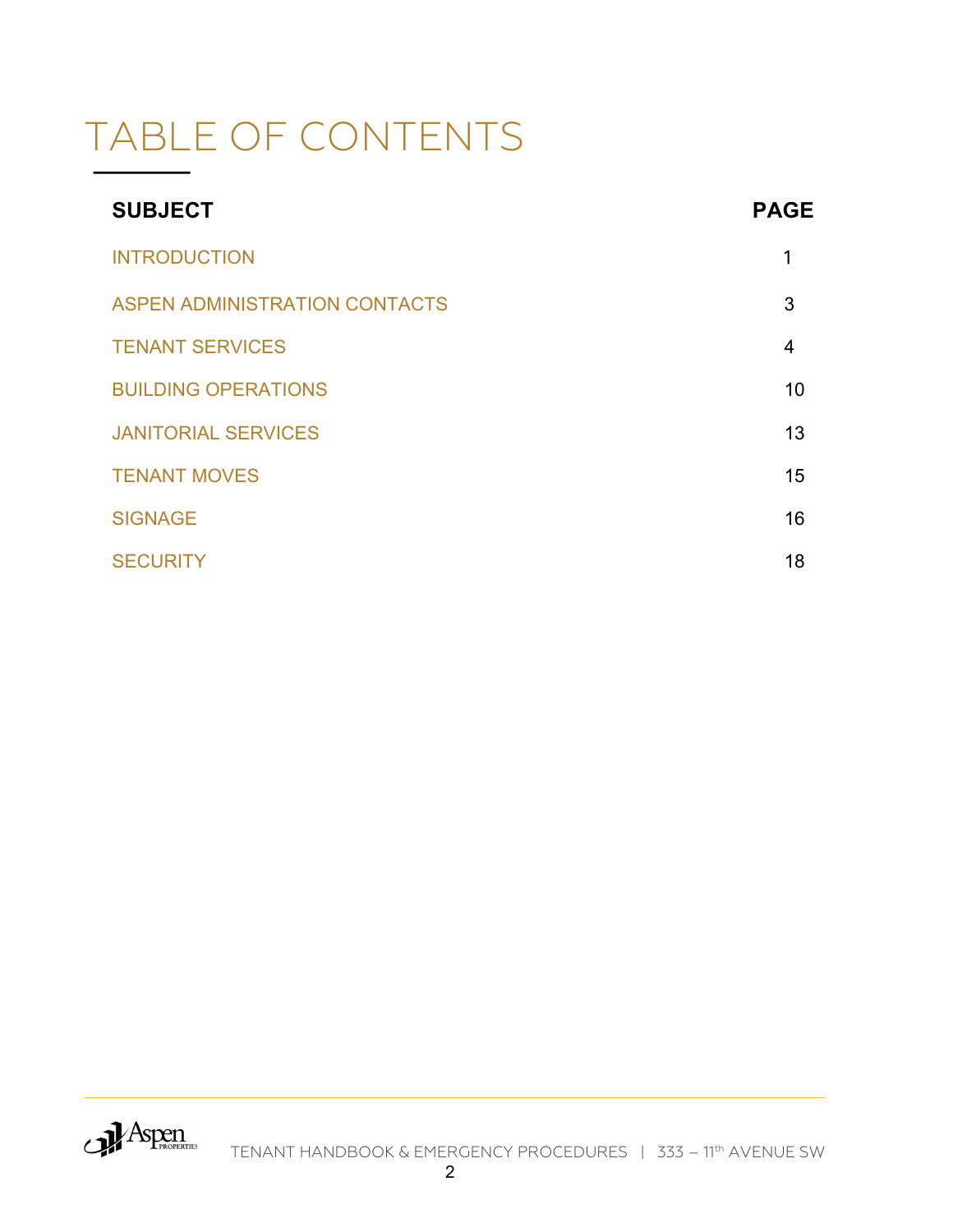### ASPEN ADMINISTRATION CONTACTS

**General Inquiries: Website: Aspen Fax:**

**Property Manager:** Ciara Keane

**Assistant Property Manager: Clare Farry**

#### **Assistant Property Manager**

Kimberley Ferguson

#### **Operations Manager**

Dana Quinn

**Operations Supervisor** Dwayne Couronne

**Leasing Inquiries:** Andrew Domment

**Aspen Security (24/7): Aspen Security (EMERGENCY): Parkchamp:**

403.216.2660 or apl@aspenproperties.ca www.aspenproperties.ca 403.216.2661

Phone: 403.781.8504 Email: ckeane@aspenproperties.ca

Phone: 403.216.2241 Email: cfarry@aspenproperties.ca

Phone: 403.781.8507

Email: kferguson@aspenproperties.ca

Phone: 403.781.8516

Email: dquinn@aspenproperties.ca

Phone: 403.781.8502 Email: dcouronne@aspenproperties.ca

Phone: 403.470.2847 Email: adommett@aspenproperties.ca

403.781.8505 403.263.4184 403.700.0633

#### CONCIERGE CONTACT INFORMATION

 $333 - 11$ <sup>th</sup> Avenue SW Phone: 403.830.3379

Email: 333-11-Concierge@aspenproperties.ca

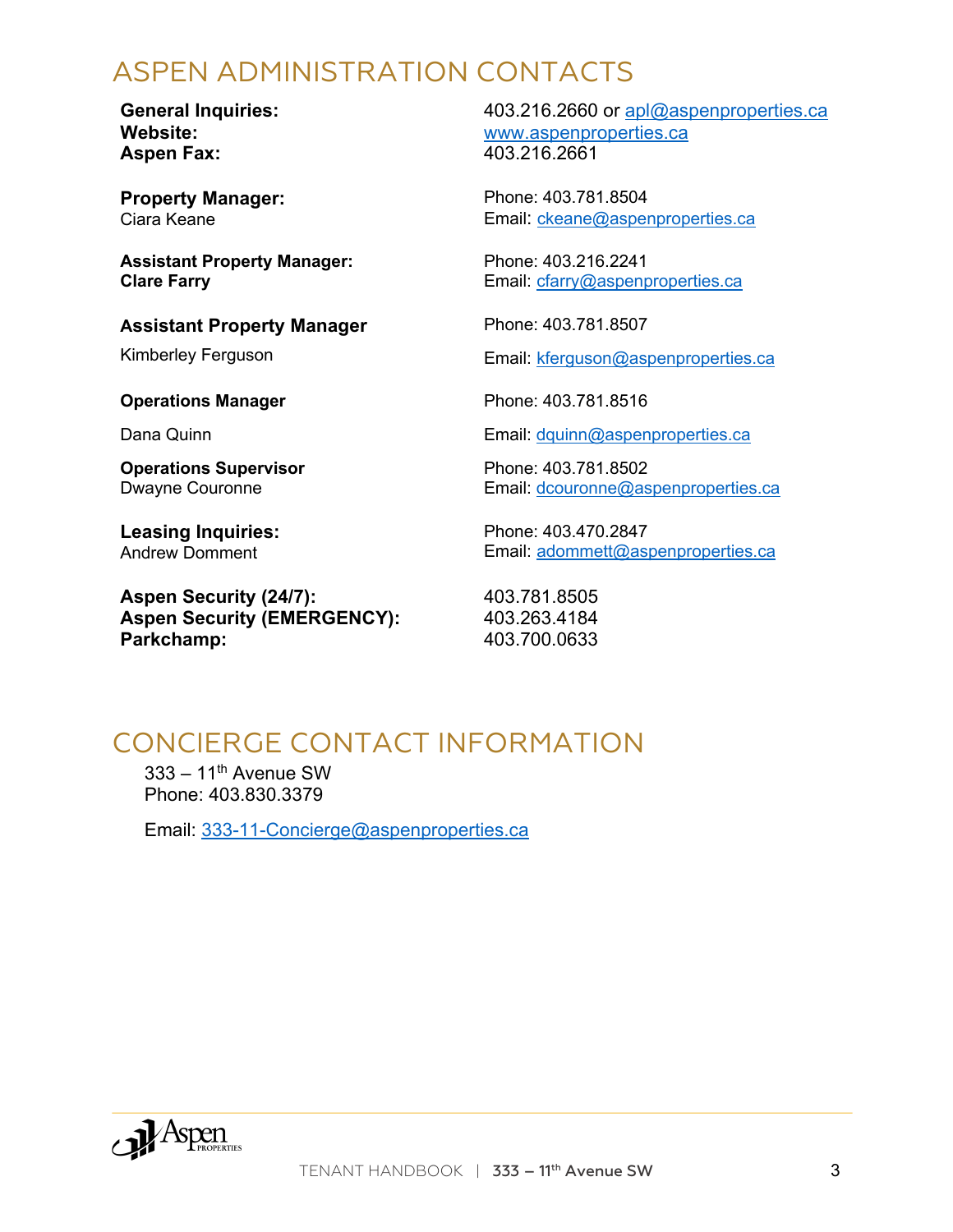### BUILDING ADDRESSES

Aspen Head Office Suite 1800  $140 - 4$ <sup>th</sup> Avenue SW Calgary, AB T2P 3N3 Building Address 333 – 11th Avenue SW Calgary, AB T2R 1L9

#### BUILDING HOURS

333 – 11th Avenue SW is open to the public from 7:00 a.m. until 6:00 p.m., Monday to Friday. Outside of these hours a security access card is required to gain entrance to the property.

#### TENANT SERVICES

#### **Aspen App**

The Aspen App will serve as your go-to for service requests, tenant news, building updates, and amenity bookings.

Scan the code below to request access to download the app. Once you are verified as an Aspen tenant, our team will send a download link. From there, simply create an account, and you're in! If access to the app is not available, requests can be submitted online at service.aspenproperties.ca.



Should you have any questions or need assistance with access, please send a note to our Tenant Services Administrator at tsa@aspenproperties.ca.

#### SAFE WALK

Aspen provides a safe walk program for all tenants in 333 – 11th Avenue SW. Contact security at 403.781.8505 one (1) hour prior to arrange your safe walk today. Security will escort you anywhere within 333 – 11th Avenue SW including to your vehicle, or to the nearest transit stop.

#### ASPEN CLUB

This premier offering, the Aspen Club is exclusively for the tenants of Aspen Properties owned buildings in Calgary and Edmonton. Over 90,000 square feet of amenities spread across eight centrally located buildings will elevate the experience of your daily office life. To register, please complete the Aspen Club Registration Form on the Aspen App.

#### BICYCLE STORAGE

A secure bicycle cage is available at the east end of 333 – 11th Avenue SW.

To sign please complete the Bicycle Centre Agreement.

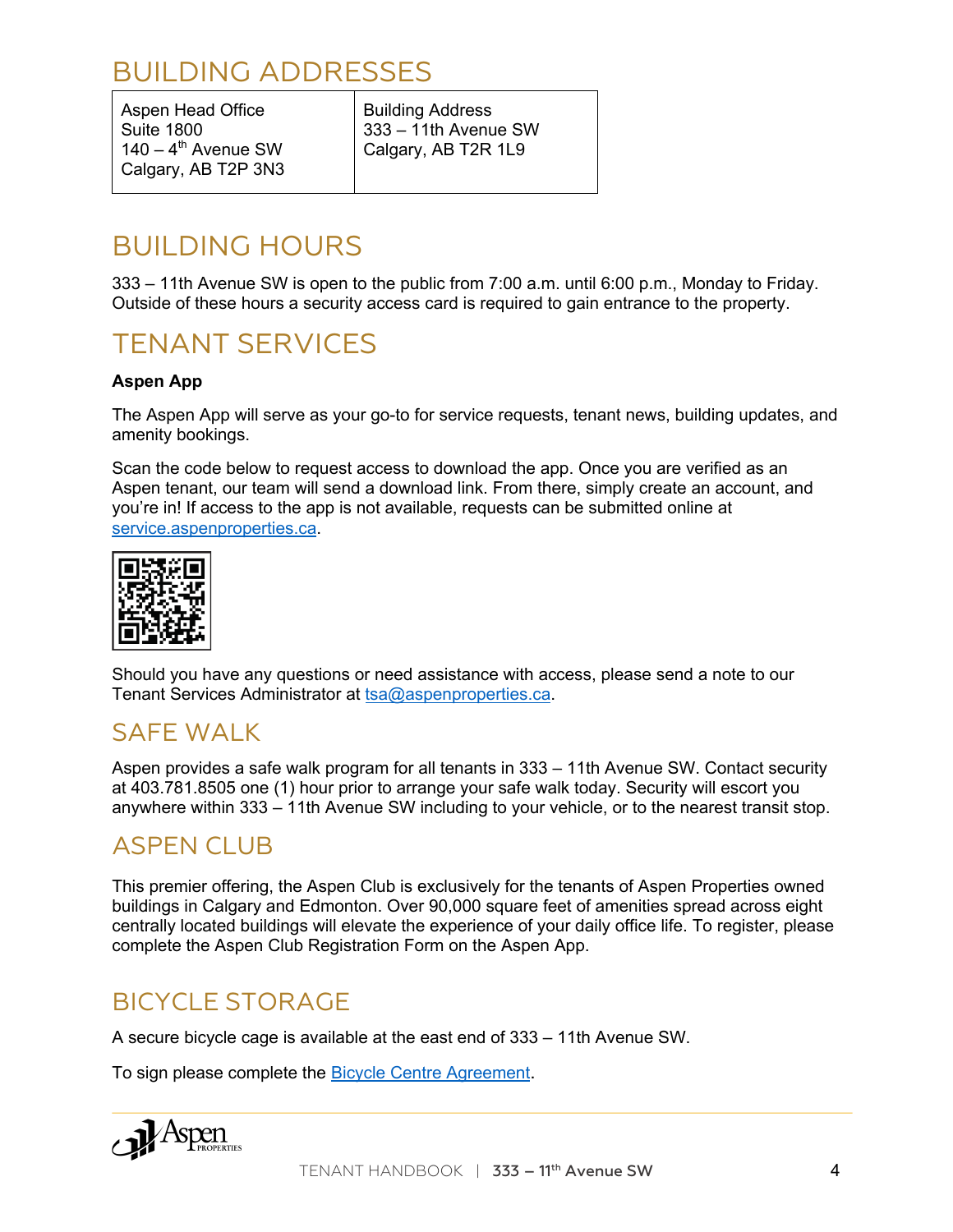All bicycles are stored at owner's own risk. Aspen is not responsible for lost, stolen, or damaged bicycles.

Bicycle parking is also available along 11th Avenue. These racks are provided by the City and are available on a first come, first served basis.

#### TENANT INSURANCE

At the start of your lease and the beginning of each new insurance period, we require a copy of your insurance certificate in accordance with your lease agreement.

- Certificate Holder: Aspen Properties (333 11 Avenue) Ltd., 1800, 140  $-$  4<sup>th</sup> Ave SW, Calgary, Alberta T2P 3H9
- A copy of liability insurance naming, Aspen Properties (333 Centre) GP Inc., PSPIB-RE Partners Inc., Aspen Properties Partnership 5, Aspen Property Management Ltd., and GMI Servicing Inc., as additional insured for the year ahead.
- Certificate is to contain confirmation that the insurer will provide the Certificate Holder with 30 days' notice of cancellation of the policy or of any material change in the policy.
- Additional requirements as stated in your lease agreement

#### TENANT AMENITIES

The 333 -11<sup>th</sup> Avenue Fitness Centre is located on the main floor. Memberships are offered to  $333 - 11<sup>th</sup>$  Avenue tenants free of charge. To register, please fill out the required forms and waivers on the Aspen App

**Please note access is restricted until the waiver package is completed.**

**The 333 -11th Avenue Fitness Centre is open 24/7; however, please note the hours of HVAC operation are the following:**

**Monday to Friday 6:00 a.m. to 9:00 p.m.**

**Saturdays & Sundays 9:00 a.m. to 5:00 p.m.**

**Statutory Holidays OFF**

#### ASPEN CLUB

This premier offering, the Aspen Club is exclusively for the tenants of Aspen Properties owned buildings in Calgary and Edmonton. Over 90,000 square feet of amenities spread across eight centrally located buildings will elevate the experience of your daily office. To register, please complete the Aspen Club Registration Form on the Aspen App.

#### RENTAL REMITTANCE

Prior to the beginning of each calendar year, Aspen will send an annual invoice for basic rent, operating costs and property taxes which must be paid monthly. An updated invoice will only be issued if there are changes during the year.

For non-fixed charges such as; maintenance requests, light replacements, etc. a separate invoice will be issued for each service.

$$
\mathcal{P}^{\text{A}}\text{Spp}_{\text{Properms}}
$$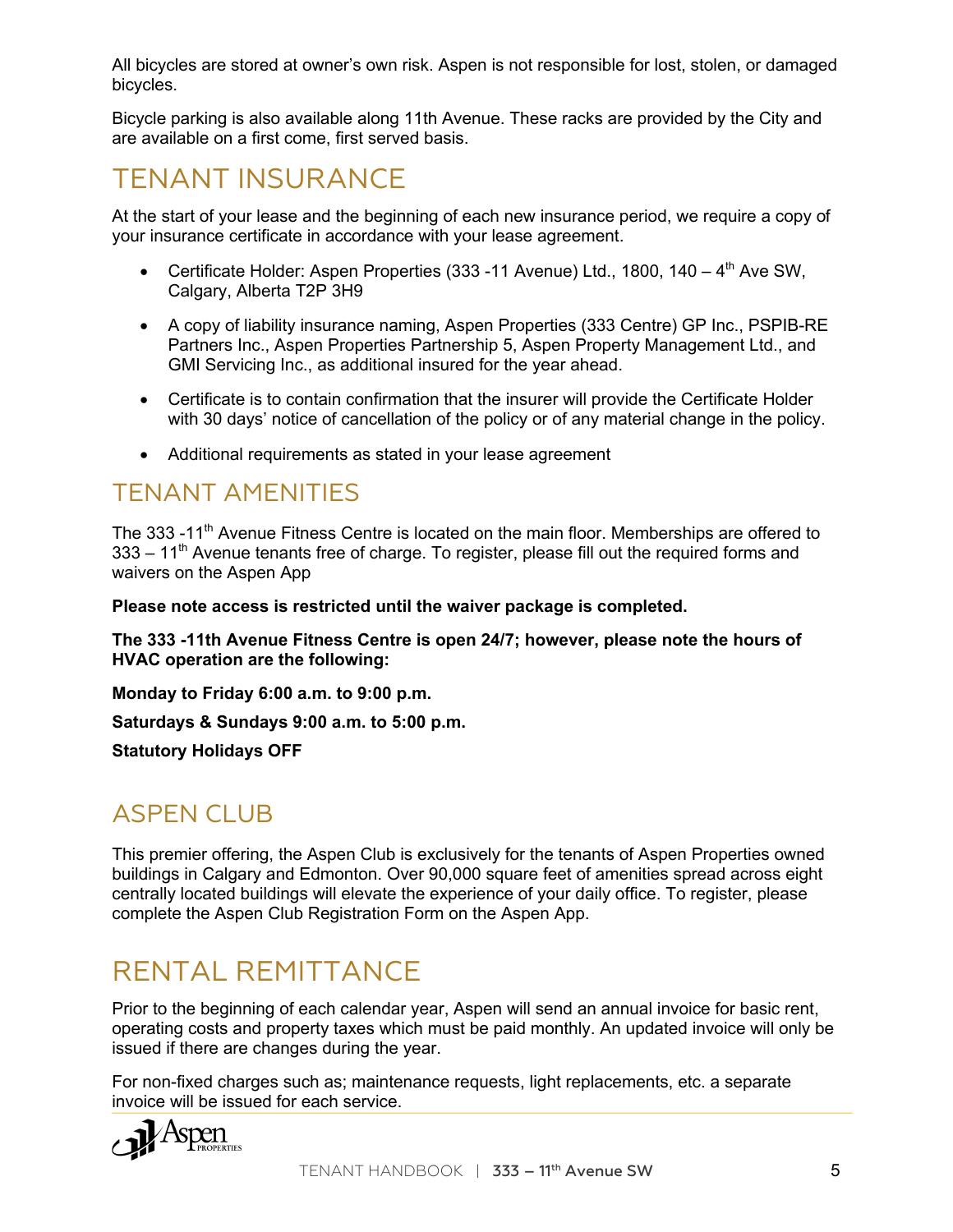All charges are due on the first day of each month. Cheques are payable to Aspen Properties (333 – Centre) GP Inc. Alternatively, if you wish to pay by Electronic Funds Transfer (EFT), please contact ap@aspenproperties.ca

#### ACCOUNTING CONTACT

All accounting inquiries should be directed to email ap@aspenproperties.ca

#### OPERATING COSTS & PROPERTY TAXES

Budgets for 333 – 11th Avenue SW are approved in the third quarter of the fiscal year, which runs from January to December annually. During budget preparation, anticipated operating costs and property taxes are estimated for the next calendar year.

Tenants are pre-billed for estimated operating costs and property taxes. At the end of each fiscal year, operating costs and property taxes are confirmed and a reconciliation is prepared for each tenant. A midyear adjustment may be made if there is a requirement.

Operating costs include, but are not limited to, general building services for cleaning, garbage removal, recycling, electricity, water, gas, repairs, maintenance, elevators, security, building management, taxes, and insurance.

Operating expenses are charged to tenants in accordance with their lease. Questions pertaining to operating costs and property taxes may be directed to  $ap@aspenproperties.ca$ 

#### MAIL

Mail is delivered to the mailboxes located on the ground floor of the building. New tenants will receive one (1) mailbox key from Aspen upon move-in.

#### LEASING

All leasing inquiries should be directed to the Leasing Manager.

#### STORAGE SPACE

Limited storage space is available at 333 – 11th Avenue SW. Contact the Assistant Property Manager for current rates and availability.

#### SMOKING

In accordance with Municipal and Provincial laws, smoking is prohibited anywhere in the interior of 333 – 11th Avenue SW. Smoking is not permitted within five meters of any entrance. Please be mindful that many individuals are entering/exiting building points and may have allergies, asthma or other health conditions.

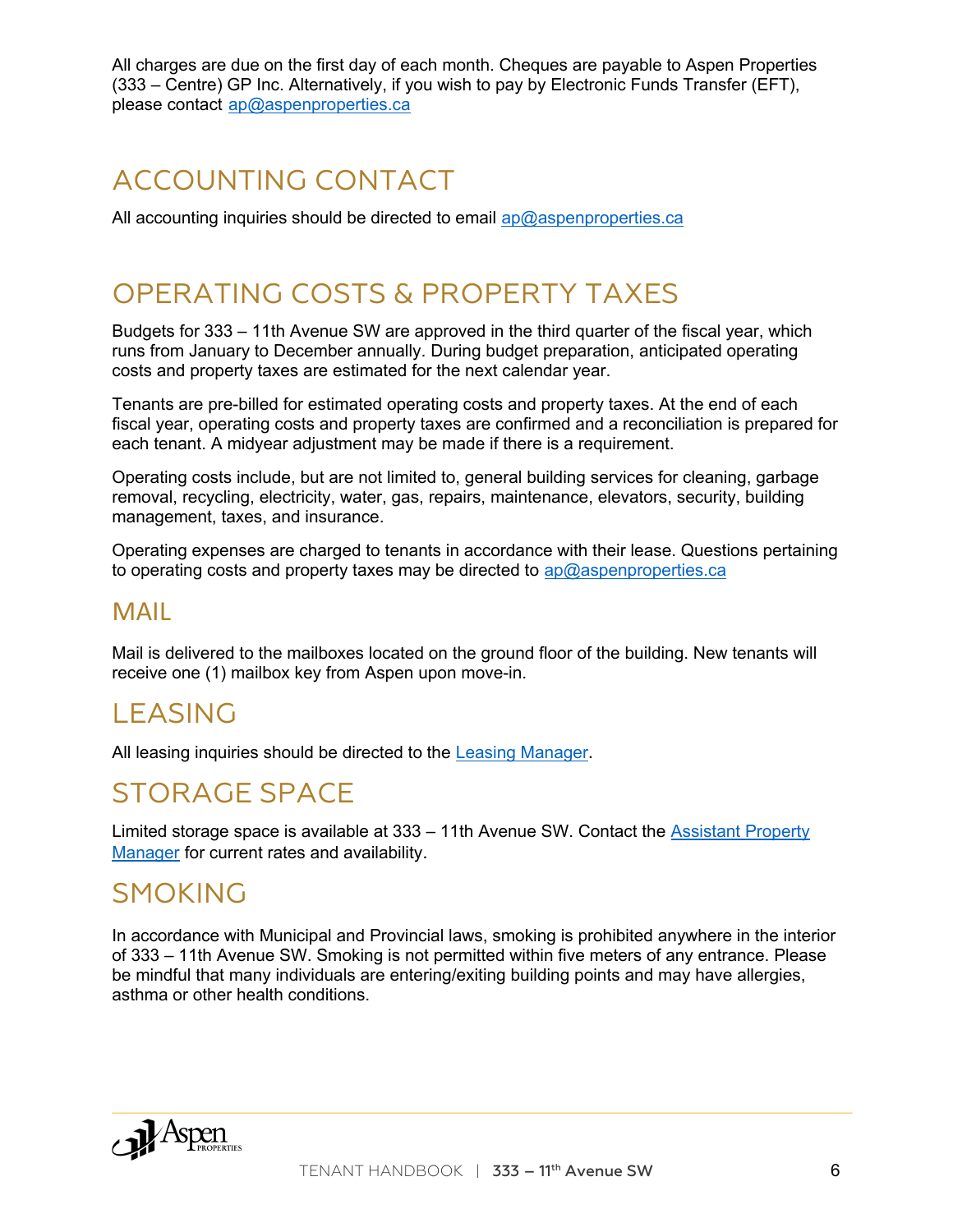# BUILDING ACCESS CARDS

Building access cards are provided to tenants to access  $333 - 11<sup>th</sup>$  Avenue SW after hours and to access certain restricted areas. Cards are issued free of charge; however, lost/stolen cards incur a \$10.00 replacement fee. To request an access card please have your manager or authorized person for your company complete an Access Card Request Form.

If an employee is terminated, their building access card should be cancelled immediately by submitting an Access Card Request Form.

Please be advised that we require up to 48 hours notice or 2 business days, to complete the termination.

#### PARKING

333 -11<sup>th</sup> Avenue has an underground parkade which is managed by ParkChamp. The parkade is open 24 hours, seven days a week. The entry point into the parkade is from  $11<sup>th</sup>$  Avenue SW.

For monthly parking inquiries or any other parking related questions, please contact the Assistant Property Manager.

# ADDITIONAL SERVICES

333 – 11th Avenue SW offers various services to tenants on a fee basis. Please note that taxes and administrative fees, if applicable, are not included in the fee.

| <b>JANITORIAL</b>                                                                                                                                                     |                                                                   |  |
|-----------------------------------------------------------------------------------------------------------------------------------------------------------------------|-------------------------------------------------------------------|--|
| Additional services include: fridge cleaning, carpet and furniture shampooing,<br>dish washing, additional interior window cleaning and side light window<br>cleaning | Quotes provided on an individual basis                            |  |
| <b>SECURITY</b>                                                                                                                                                       |                                                                   |  |
| Additional suite keys                                                                                                                                                 | \$10.00 per key                                                   |  |
| Re-key of tenant suites                                                                                                                                               | Quotes provided on an individual basis                            |  |
| Locksets: Latch bolts, dead bolts, and different types of cylinders and<br>handsets are available in many styles to match door finishes                               | Quotes provided on an individual basis                            |  |
| Security access cards: replacement cards or cards not returned at the end of<br>tenancy.                                                                              | \$10.00 per card                                                  |  |
| Security officer services (by the hour) for moves or special events                                                                                                   | Quotes provided on an individual basis<br>(3-hour minimum charge) |  |
| SIGNAGE - LANDLORD APPROVAL REQUIRED                                                                                                                                  |                                                                   |  |
| Lobby directory changes/additions                                                                                                                                     | Contact Aspen administration                                      |  |
| Tenant signage                                                                                                                                                        | Quotes provided on an individual basis                            |  |
| Common lobby directional signage - Multi-tenant floors                                                                                                                | Quotes provided on an individual basis                            |  |
| <b>MECHANICAL</b>                                                                                                                                                     |                                                                   |  |
| After hours/extended HVAC request (heating, ventilation, air conditioning)                                                                                            | Quotes provided on an individual basis                            |  |
| <b>REPAIRS</b>                                                                                                                                                        |                                                                   |  |
| Ceiling tiles - standard materials only, labour charges additional                                                                                                    | Quotes provided on an individual basis                            |  |

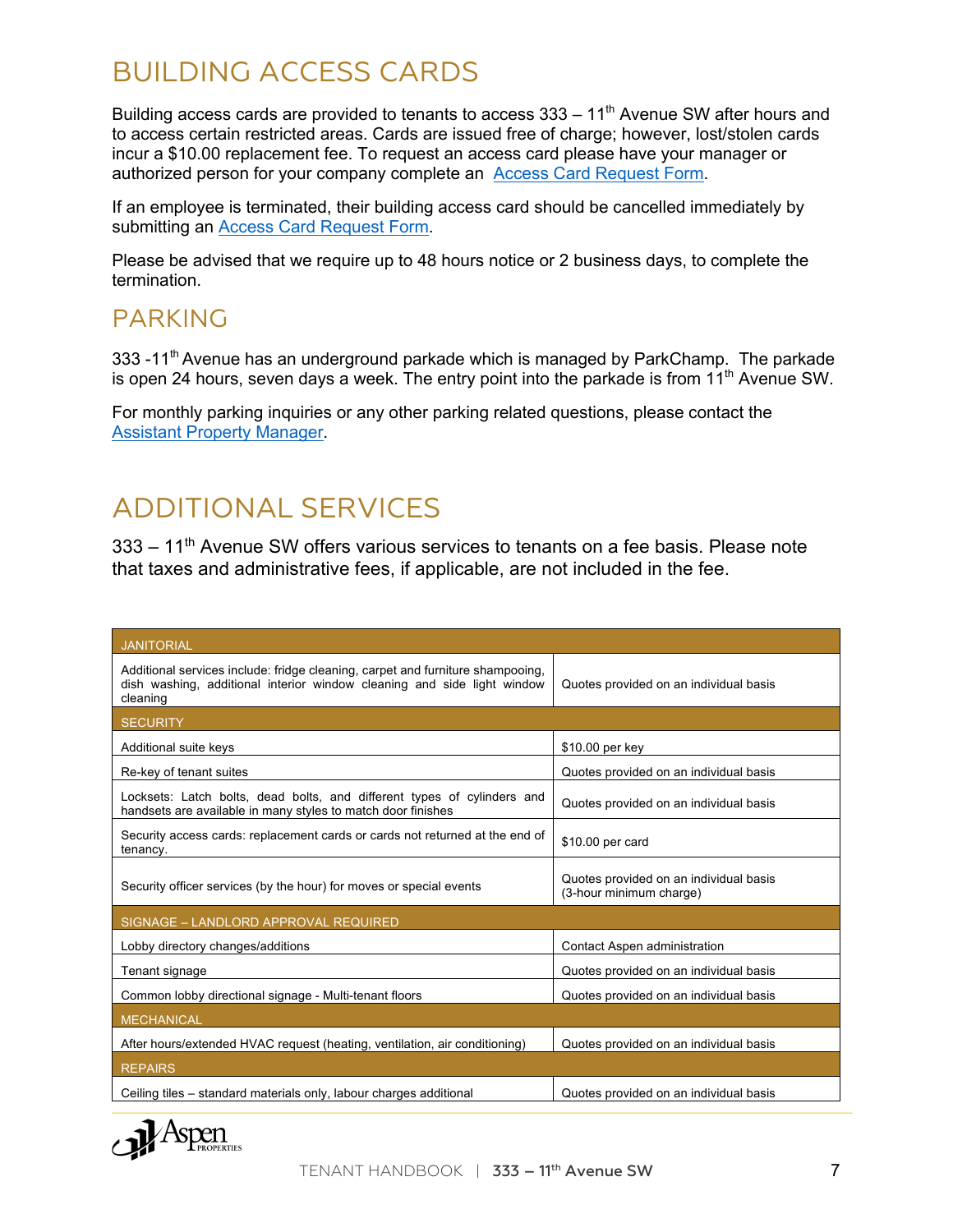| Carpentry services, labour only, material additional – regular business hours | Quotes provided on an individual basis |
|-------------------------------------------------------------------------------|----------------------------------------|
| <b>Plumbing services</b>                                                      | Quotes provided on an individual basis |
| Electrical services                                                           | Quotes provided on an individual basis |
| Miscellaneous maintenance                                                     | Quotes provided on an individual basis |

# BUILDING OPERATIONS

#### FIRE ALARM SYSTEM

333 – 11th Avenue SW is equipped with a wet sprinkler system, and pre-actioned sprinklers within tenant spaces, as well as heat and smoke detectors. There is a minimum of 2 fire alarm pull stations on every floor. Fire alarm systems are monitored 24 hours a day, 7 days per week.

#### LIFE SAFETY SYSTEM

There is an emergency generator for 333 – 11th Avenue SW that operates the base building security system, the fire alarm and the life safety systems including: pull stations, speakers and alarm bells, emergency lighting, exit lighting, fire pumps, sprinkler alarms, security intercoms, smoke and heat detector alarms, fire department elevators and fire phones.

Stairwells in 333 – 11th Avenue SW are non-pressurized smoke control areas. Red fire phones are located on every floor for emergency communication. In addition, security intercoms are located throughout 333 – 11th Avenue SW for additional emergency communication. These telephones are monitored 24 hours a day. Additionally, an analogue telephone line is available to contact Aspen security for emergencies or in the event that the digital telephone is inoperable, you can contact security at 403.263.4184.

#### ELECTRICAL SYSTEM

All electricity for 333 – 11th Avenue SW is supplied from the City of Calgary's downtown electrical grid. The voltages available to our tenants are 480/277 or 208/120 volts AC. There may be occasional fluctuations in the incoming voltage, because of issues with the grid. These fluctuations are beyond Aspen's control.

If you have sensitive electronic equipment, we recommend that you invest in an electrical protection device such as an uninterrupted power source (UPS) or surge protector.

Additional electrical outlets within your premises are available for installation for a fee. Please contact the Aspen App for more information.

#### HVAC

333 – 11th Avenue SW is equipped with an efficient heating, ventilation and air conditioning systems. Fresh air is drawn into the building and cleaned by a filtration system, then heated or cooled and humidified as required.

HVAC systems operate in 333 – 11th Avenue SW from 6:00 a.m. – 6:00 p.m. Monday through Friday, excluding statutory holidays.

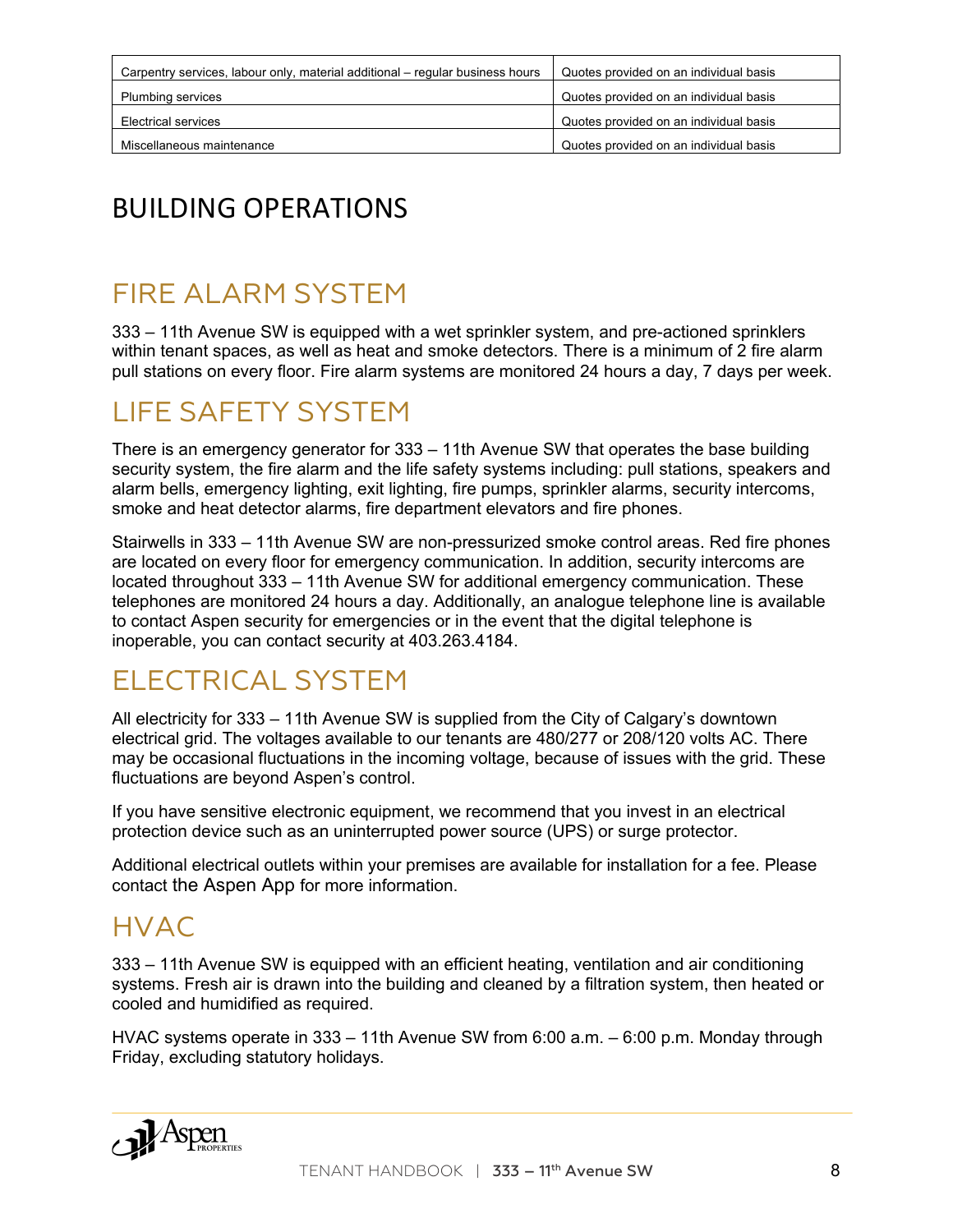Charges will apply for after-hours HVAC service. To schedule extended HVAC services, contact the Aspen App at least two business days prior to your request.

Indoor air quality testing is undertaken on an annual basis to ensure that the air in 333 – 11th Avenue SW is in compliance with government standards. Any concerns over indoor air quality can be directed to the Property Manager.

Aspen will make every effort to provide you with a comfortable working environment. If you require adjustments to the temperature in your working area, please place a service request at the Aspen App.

#### RENOVATIONS

Our Construction Rules and Regulations Manual will provide you with important guidelines for office design or renovations.

These guidelines have been established to anticipate any circumstances that may arise during a project, and to maintain consistency and standards in building components and finishes. All alterations/renovations must comply with these guidelines and must meet the City of Calgary or other code requirements.

**Aspen must approve all renovations or alterations**. Depending on the extent of the alterations and drawings, permits may be required prior to the commencement of work.

To discuss any construction related queries the Operations Team.

A Fire Impairment Request and Security Clearance Request form, must be completed prior to commencement of any work.

# CONSTRUCTION RUI FS

Please refer to the Construction Rules and Regulations Manual for complete details of base building standards and finishes.

The following guidelines relating noise and odour guidelines during approved construction:

#### NOISE

The following work is not permitted between the hours of 6:00 a.m. and 6:00 p.m.:

- Coring or drilling
- Welding
- The use of ramset, hilti, kangyo or other explosive percussion or vibrating tools
- The use of paint machines
- Any demolition
- External noise from radios

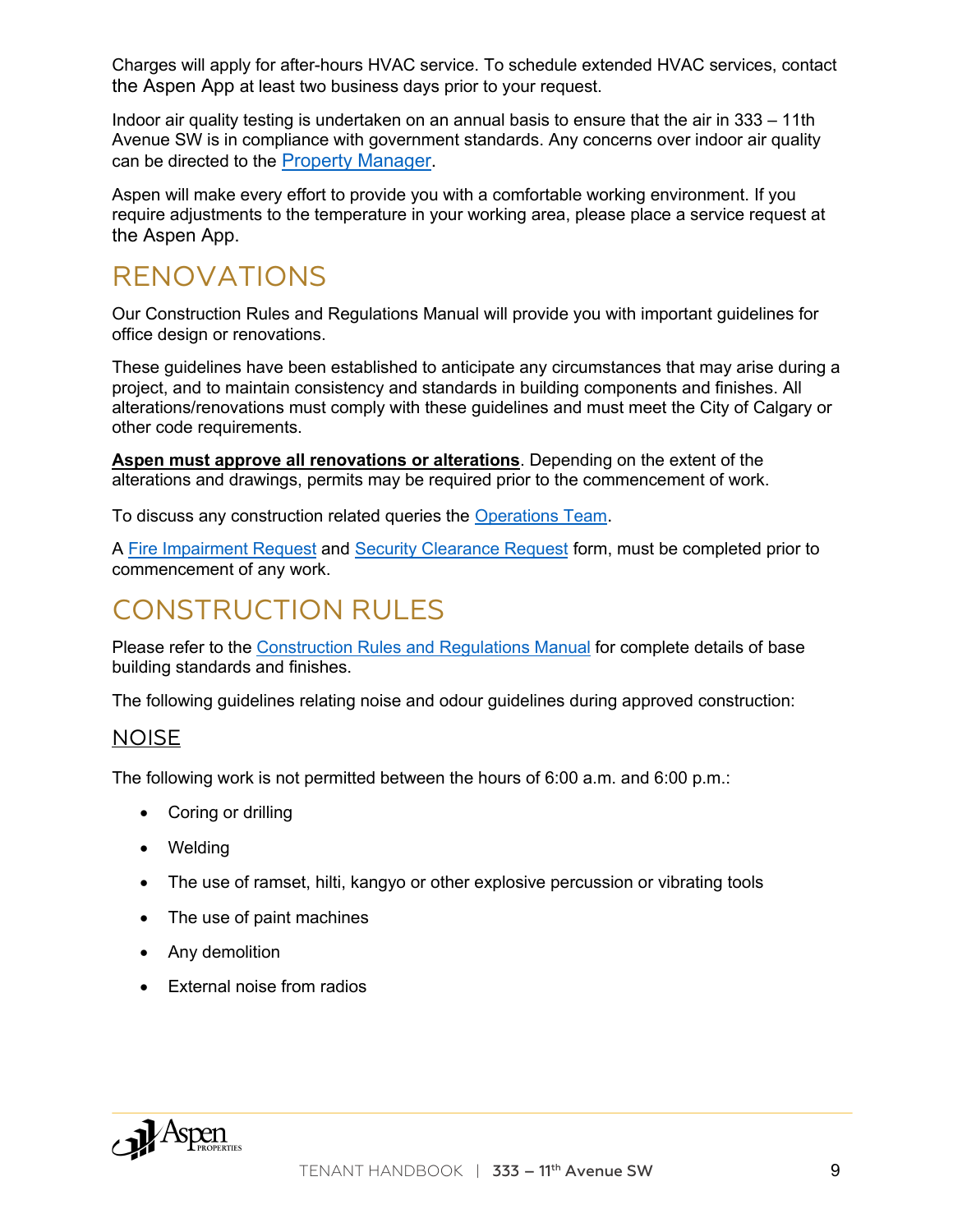#### ODOUR

All substances producing noxious fumes are prohibited from use in the building between the hours of 6:00 a.m. to 6:00 p.m. in accordance with the Workers' Compensation Board (WCB) requirements. These substances include, but are not limited, to the following:

- Lacquers
- Oil-based paints
- Enamel paints
- Lacquer-based contact cement
- Carpet glues
- Sealers
- Burning equipment
- Gas welders

Any questions pertaining to construction products Please contact the Operations Supervisor.

#### PREFERRED CONTRACTORS

Preferred contractors are trades pre-qualified to work in 333 – 11th Avenue SW. All contractors must have approval from Aspen before being authorized to work in the building.

A preferred contractors' directory is included in the Construction Manual.

#### LIGHTING

To conserve energy, tenants should ensure that lights are turned off when not in use as there is no automation system in place to control lighting after hours. Manual light switches will operate lighting in tenant spaces after hours.

#### LIGHT BULB REPLACEMENT

All standard fixtures (installed by the Landlord during construction), are maintained by Aspen. All nonstandard lighting (supplied by the tenant during construction), are maintained by the tenant.

Standard lighting contains fluorescent tubes T8 and T5 and pot lights. All other types of bulbs are considered specialty lighting. Aspen is happy to perform repairs and maintenance to nonstandard fixtures; however, the cost of labour and materials are the tenant's responsibility.

Contact the Aspen App and allow 24 hours to have bulbs replaced.

#### COURIER DELIVERIES

Freight elevators are available for delivery of heavy goods, tenant moves, and couriers. Deliveries on dollies and/or handcarts must come through the loading dock, and be transported via the freight elevator. The freight elevators cannot be locked off during business hours (7:00 a.m. to 6:00 p.m.). For all elevator information please see the Elevators section referenced later in this document.

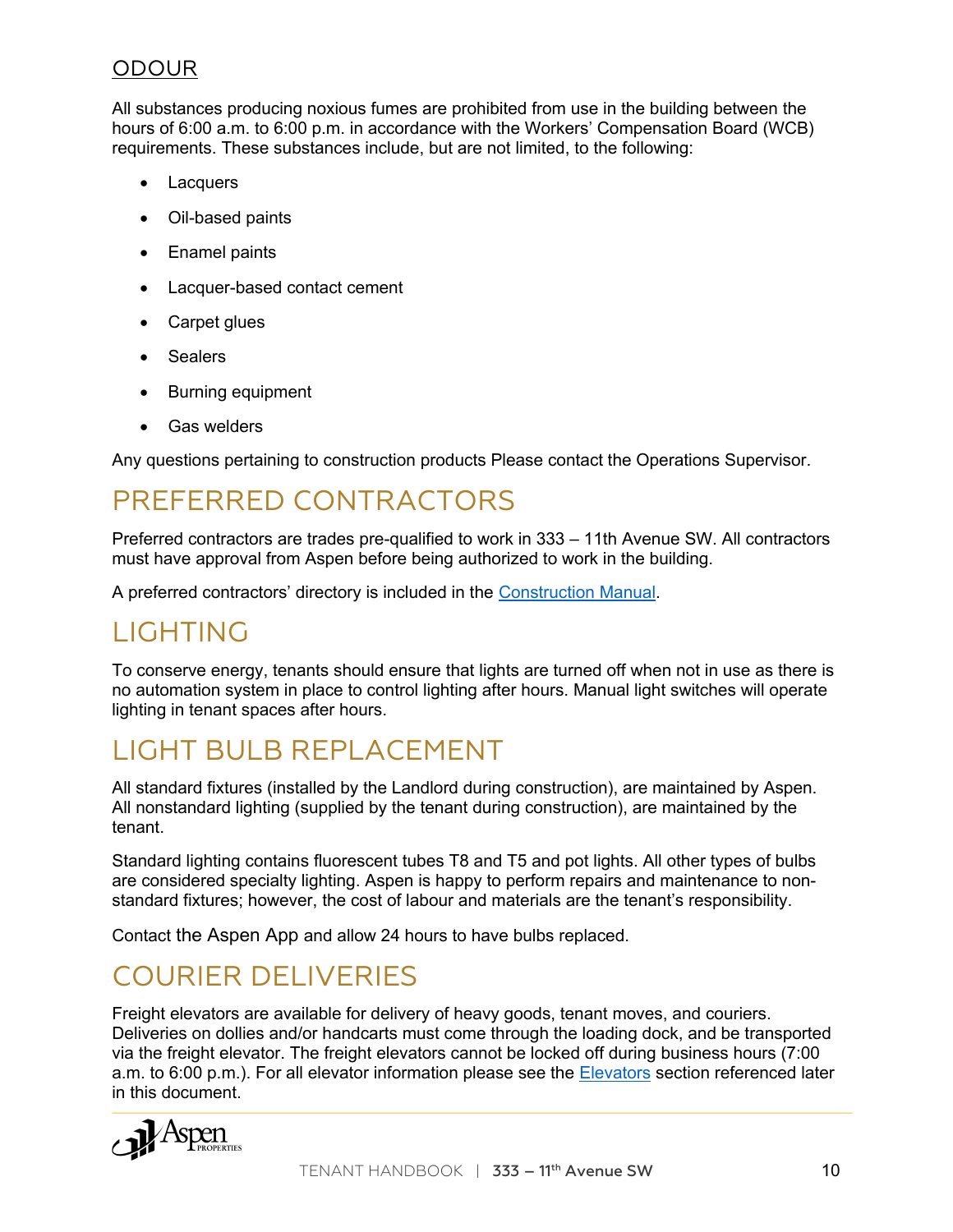Hand held items may be delivered through the main lobbies in regular passenger elevators.

#### LOADING DOCKS

The main loading dock is located on the east side of 333 – 11th Avenue SW.

Concierge is available for any loading dock requests. Please call 403.830.3379.

## LOADING ZONE

A loading zone is located along the front of 333 – 11th Avenue SW. Controlled by the City of Calgary, there is a 20-minute time restriction for parking in this zone.

#### ELEVATORS

Elevator service in 333 – 11th Avenue SW is available 24 hours a day. A security access card is required for elevator access after hours (6:00 p.m. to 7:00 a.m.).

If detained inside an elevator cab due to a malfunction, remain calm. All elevators are equipped with the proper safety equipment and **will not drop.** Use the alarm button and elevator intercom to speak directly with security and receive instructions. Building staff will make every effort to release you from the elevator as quickly as possible. Our elevator maintenance company will be dispatched immediately to correct the problem. Security personnel will remain in constant contact with you while you are in the elevator, and keep you informed of the process.

## PASSENGER ELEVATORS

Passenger elevators cannot be used for any deliveries using dollies or delivering; heavy goods or materials. Freight elevators must be used for all deliveries.

# FREIGHT ELEVATORS DIMENSIONS

#### **333 – 11th Avenue SW:**

- 79" W X 66" D X 120" H
- Door opening 42" W X 95" H
- Weight capacity of 3,500 pounds

#### FREIGHT ELEVATOR BOOKING

To book a freight elevator, complete an Elevator Booking form**.**

| Availability of freight elevators |                           |                                                                |
|-----------------------------------|---------------------------|----------------------------------------------------------------|
|                                   | Before 7:00 a.m.          | Available for major deliveries. Security Guard required.       |
|                                   | $7:00$ a.m. $-11:30$ a.m. | Available for minor deliveries. Elevator cannot be locked off. |
| Monday to                         | 11:30 a.m. $-$ 1:30 p.m.  | Deliveries restricted.                                         |
| Friday                            | 1:30 p.m. $-$ 4:00 p.m.   | Available for minor deliveries. Elevator cannot be locked off. |
|                                   | 4:00 p.m. $-6:00$ p.m.    | Deliveries restricted.                                         |
|                                   | 6:00 p.m. $-7:00$ a.m.    | Available for major deliveries. Security Guard required.       |
| Saturdays, Sundays & Holidays     |                           | Available for major deliveries. Security Guard required.       |

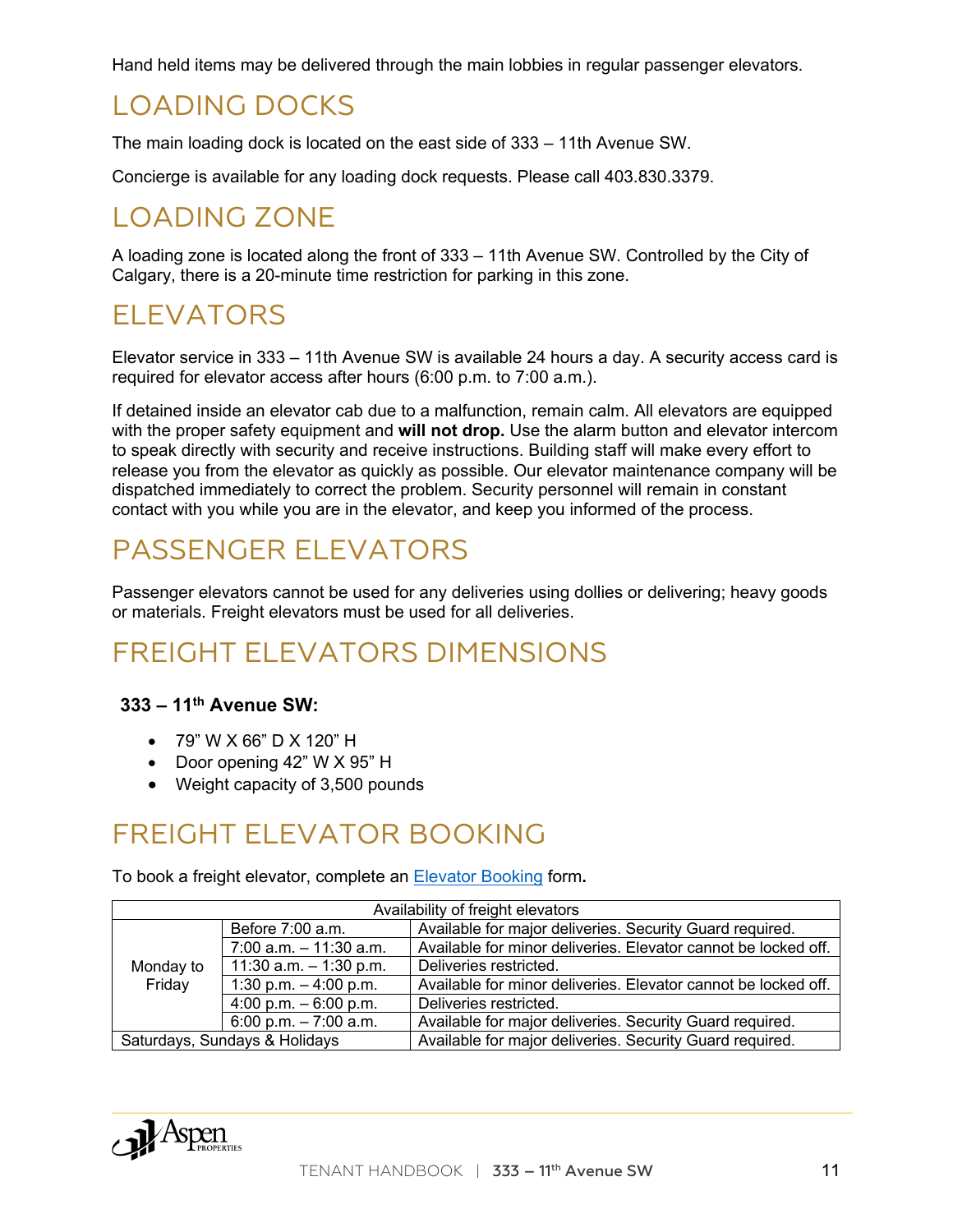#### SUITE REPAIRS

Tenants are responsible for plumbing, mechanical and electrical repairs within their leased space. Aspen has technicians that are available for general in suite repairs for a nominal fee. Alternatively, Aspen is happy to recommend an outside contractor. To obtain quotes and availability contact a member of your Property Management Team.

# SUITE KEYS & LOCK CHANGES

 $333 - 11<sup>th</sup>$  Avenue SW uses a Sergeant master lock and key system that has its own key blank style, which prevents new/additional keys from being cut by any external locksmith. All suite entrance doors must adhere to this lock/key requirement as specified in the Construction Manual**.** Keys must be keyed to the floor and building master key to ensure that housekeeping and emergency personnel can access tenant spaces.

If you wish to install an internal security system or specialized lock system, a copy of the key and appropriate security codes must be provided to Aspen. Aspen must approve the changing of any lock to a nonstandard style. If a lock style is changed, the door and lock must be returned to the building standard, at the tenant's expense, before the tenant vacates the space.

**Five office keys and five washroom keys** will be provided at no charge at the commencement of your lease. Additional keys are \$25.00 each.

Contact the Aspen App to change cylinders or reset combinations on any locks within your premises, charges will apply.

# JANITORIAL SERVICES

Aspen provides a janitorial service via an external contractor who is responsible for daily cleaning of office suites as well as all common areas. This includes lobbies, washrooms, and maintaining the cleanliness of the exterior of  $333 - 11<sup>th</sup>$  Avenue SW.

For more information on janitorial services please contact the Assistant Property Manager.

#### DESK CLEANING

Janitorial staff will not dust or clean desks containing documentation or personal items. If dusting is required, please clear the surface.

#### COMPUTER CLEANING

For security and safety reasons, janitorial staff have been instructed not to touch computers or other electronic equipment.

# CARPET CLEANING

Janitorial staff will remove small carpet stains that are easily eliminated. Large or difficult to remove stains should be reported to via the Aspen App. Full carpet cleaning and carpet maintenance programs are the responsibility of the Tenant. For a preferred contractor contact the Assistant Property Manager.

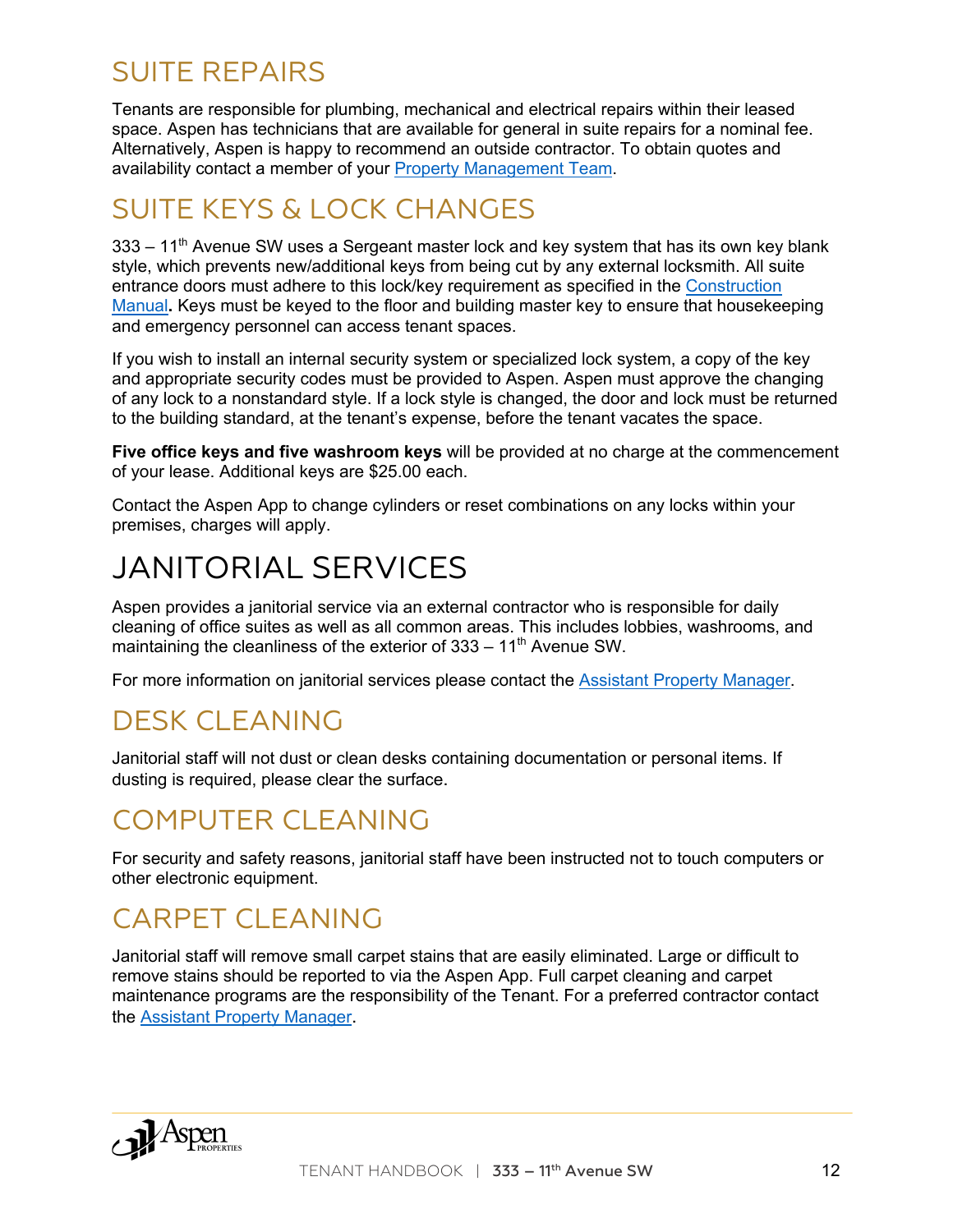#### WASTE REMOVAL

Janitorial staff will remove garbage from waste receptacles only. Extra garbage should be tagged with a green garbage label for easy identification. Labels can be requested through the Aspen App.

Retail and restaurant waste/recycling must be brought by tenants to containers stored at the east side of 333 – 11<sup>th</sup> Avenue SW. Spillage from waste transfer should be cleaned immediately. Debris found outside of the containers will be cleaned by janitorial staff and any associated fees will be invoiced to the appropriate tenant.

### WINDOW CLEANING

Aspen has an external contractor who is responsible for the cleaning of the interior and exterior windows in office suites, and all exterior and common area windows. Window cleaning is scheduled to be completed twice a year.

Sidelight windows in tenant offices are not cleaned by Aspen contractors. However, if you would like a quote please contact Assistant Property Manager.

#### SPRING CLEANING

Janitorial staff will not remove large volumes of garbage, electronic equipment, furniture, appliances, construction debris, chemicals or hazardous materials as  $333 - 11<sup>th</sup>$  Avenue SW has a limited capacity for garbage and recycling material.

For large scale cleaning projects, tenants are asked to arrange additional commercial disposal bins to be brought on site, at the tenant's expense.

For recommended disposal companies contact the Assistant Property Manager.

# RECYCLING/ORGANICS

 $333 - 11<sup>th</sup>$  Avenue operates a single stream recycling program for paper, plastics (#1-7), tin and aluminium, soft plastics, glass and flattened cardboard and an organics program for all organic items.

Desk recycling bins will not be emptied by our janitorial staff. All items should be placed in the large centralized recycling bin for removal. It is recommended that the Tenant shred any sensitive information.

Aspen will provide you with desk bins and a large kitchen bin for single stream recycling, as well as an organics bin in a centralized location, all of which will need to remain in your suite when you vacate.

#### CARDBOARD

Cardboard boxes should be flattened prior to recycling. If you have a large volume of paper, or items unable to fit in the recycling bins, contact the Aspen App.

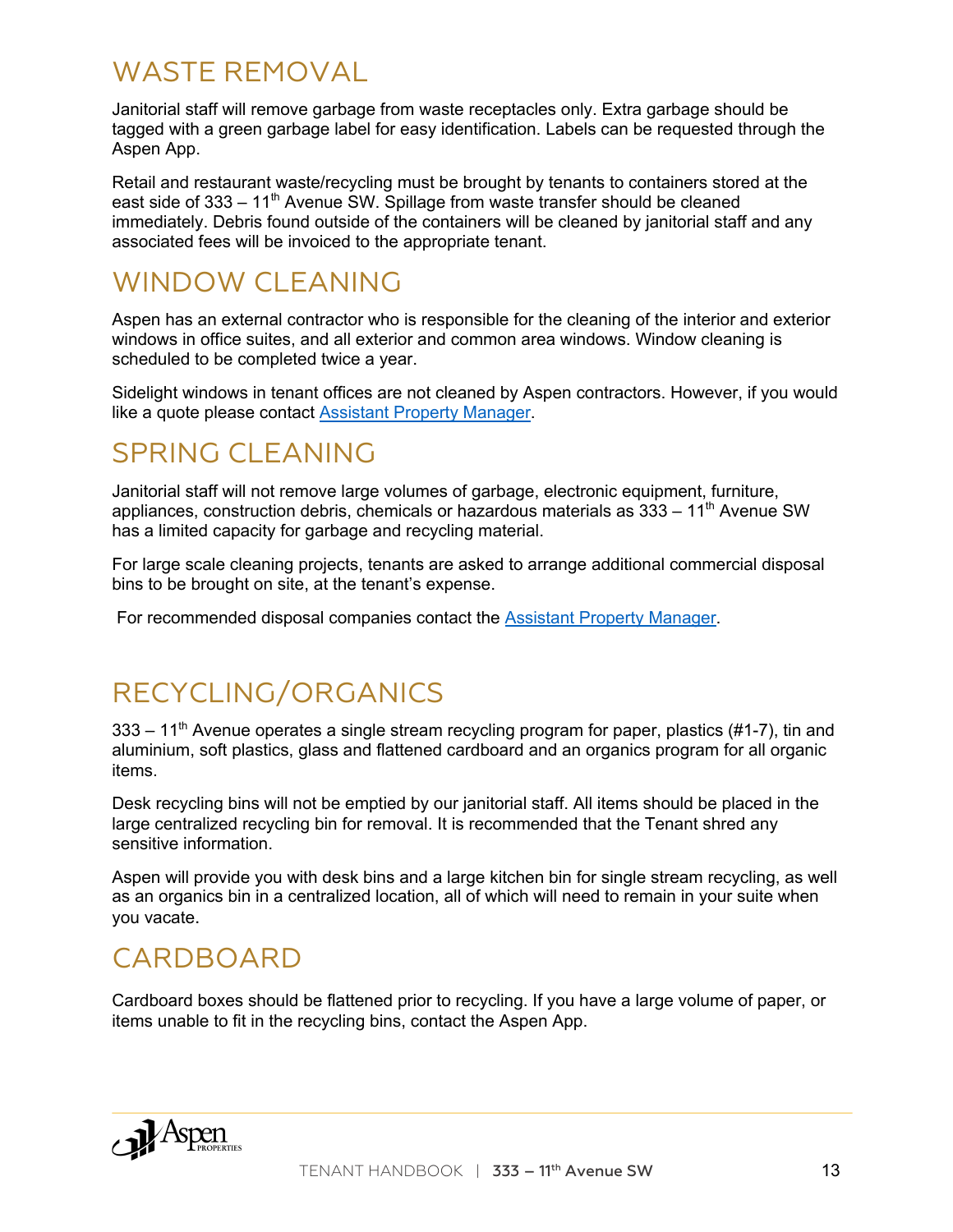### HAZARDOUS MATERIALS

The majority of hazardous products found in offices such as, inks, toners, developer fluids, paints and adhesives containing ammonia. To determine which products are hazardous, read the labels on your office equipment and supplies.

It is your company's legal responsibility to store any hazardous products safely in your premises and to ensure that they are disposed of in accordance with government regulations. Refer to your lease for additional environmental stipulations.

For a listing of licensed waste contractors, contact the Environmental Services Association of Alberta at 780.429.6363.

Material Data Safety Sheets detail the health risks and safety precautions associated with each hazardous material. This information is available from the Government of Alberta Department of Labour, Occupational Health and Safety Division at 403.297.2222. Please safeguard the safety of your employees by ensuring that a Material Safety Data Sheet for all hazardous materials used in your premise is available.

#### TENANT MOVES

Aspen Properties has implemented procedures to help your move run smoothly. We have created a checklist for tenants detailing a list of requirements prior to a move taking place. Additionally, to protect the respective concerns  $333 - 11<sup>th</sup>$  Avenue SW and your business, we have provided move specifications below.

# MOVING GUIDELINES

#### BUILDING ENTRY/VACATING PREMISES

- All moves must take place before or after the building business hours, which are from 7:00 p.m. to 6:00 a.m. Monday to Friday, or on weekends.
- The Elevator Booking and Security Clearance forms must be approved prior to any moves taking place. Failure to complete these forms may result in the move being halted by Security.
- The mover shall, at his sole expense, provide and maintain evidence of insurance with the following requirements:
	- 1. Certificate Holder:  $333 11<sup>th</sup>$  Avenue SW, 1800, 140 4<sup>th</sup> Avenue SW, Calgary, Alberta T2P 3N3.
	- 2. A copy of liability insurance naming Aspen Properties (333 Centre) Limited Partnership, Aspen Properties (333 Centre) GP Inc., Aspen Property Management Ltd., and GMI Servicing Inc. as additional named insured for the year ahead.
	- 3. Comprehensive general liability insurance for not less than \$5,000,000.00 for death or injury to one or more persons and for property damage for each occurrence. We will accept general liability in addition to Umbrella Insurance, so long as the total amount is equal to \$5,000,000.00.

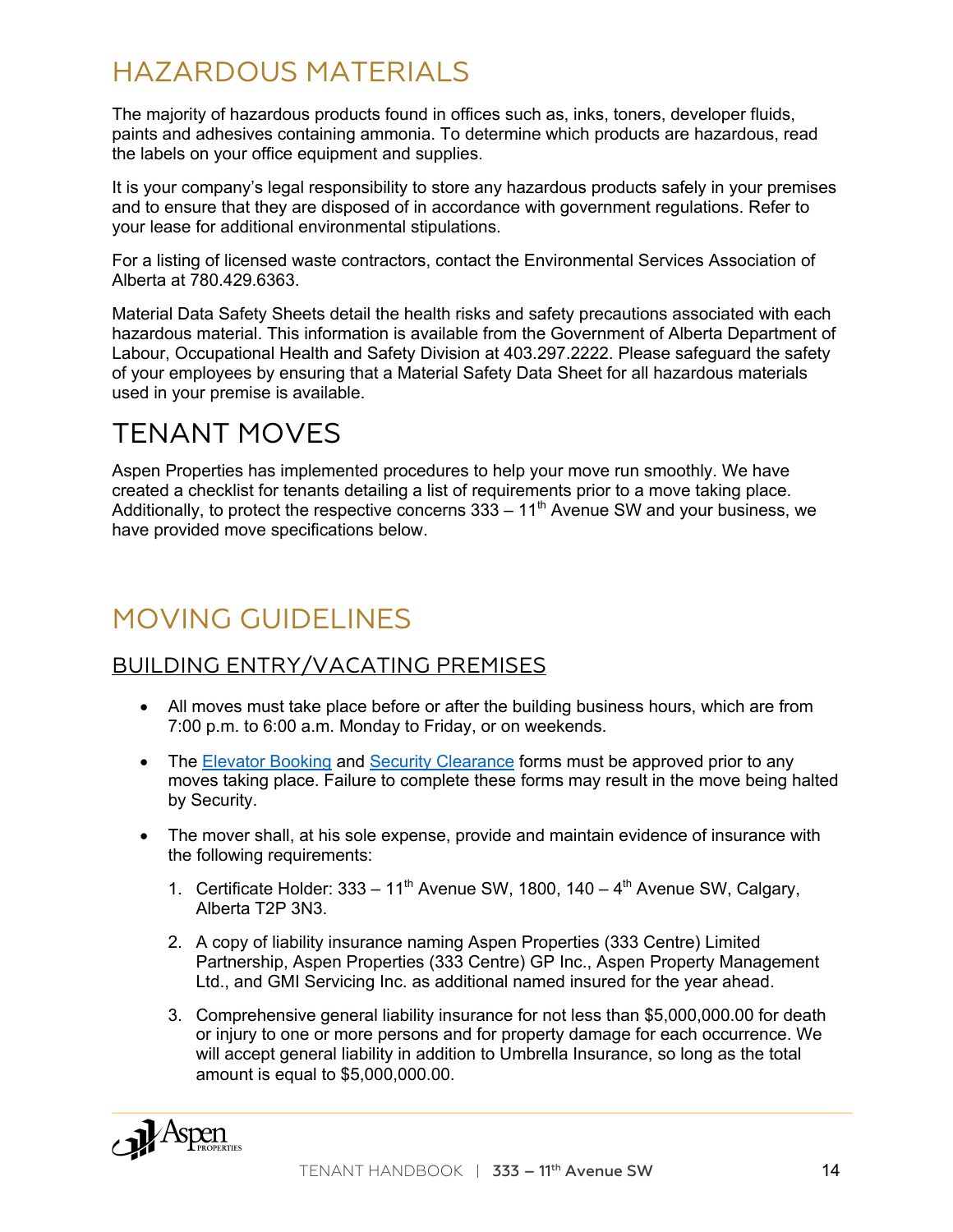- 4. Certificate is to contain confirmation that the insurer will provide the Certificate Holder with 30 days notice of cancellation of the policy or of any material change in the policy.
- 5. Provide evidence of WCB registration and proof the account is in good standing for all trades accessing the site.
- Movers shall perform all services required to move the property of the tenant as contracted by the tenant. These services include pickup and transfer of the property to the appropriate location.
- Movers are to supervise all labor, materials, supplies and equipment necessary to perform the contracted services in an orderly, timely, and efficient manner.
- All moves and deliveries must be handled through the freight elevators.
- Each employee of the mover is required to have company identification with them in order to maintain access to the property.
- Padding and packing materials to safeguard the building from damages are required to protect floors, walls, and trim of the elevator.

With the completion of the move, all padding and packing materials are to be removed from the building by the mover. This includes cartons, containers and garbage as there is no building storage or trash facilities to accommodate such items.

#### **PERMITS**

The mover shall, at their own expense, obtain and maintain any necessary permits, licenses, and/or other lawful authority required for affecting the movement, handling, and any other services to be performed, before the move commences. In addition, any damage to the building occurring during a move shall be repaired at the tenant's expense.

# SIGNAGE

 $333 - 11<sup>th</sup>$  Avenue SW has a standard signage program in place to ensure the first-class appearance of  $333 - 11<sup>th</sup>$  Avenue SW. Aspen administration will assist tenants with directory listings and suite signage.

Each tenant is required to install and maintain signage upon lease commencement. Temporary, nonstandard and sandwich board signage is prohibited in the interior and on the exterior of 333  $-11<sup>th</sup>$  Avenue SW. Any signage found in the building that has not been approved by Aspen will be removed.

#### SUITE SIGNAGE

Tenants are responsible for their suite entrance signage. Aspen must provide final approval for any signage proposed to be installed. Aspen is pleased to coordinate signage on behalf of your company, if you wish. Please contact the Assistant Property Manager for information and pricing.

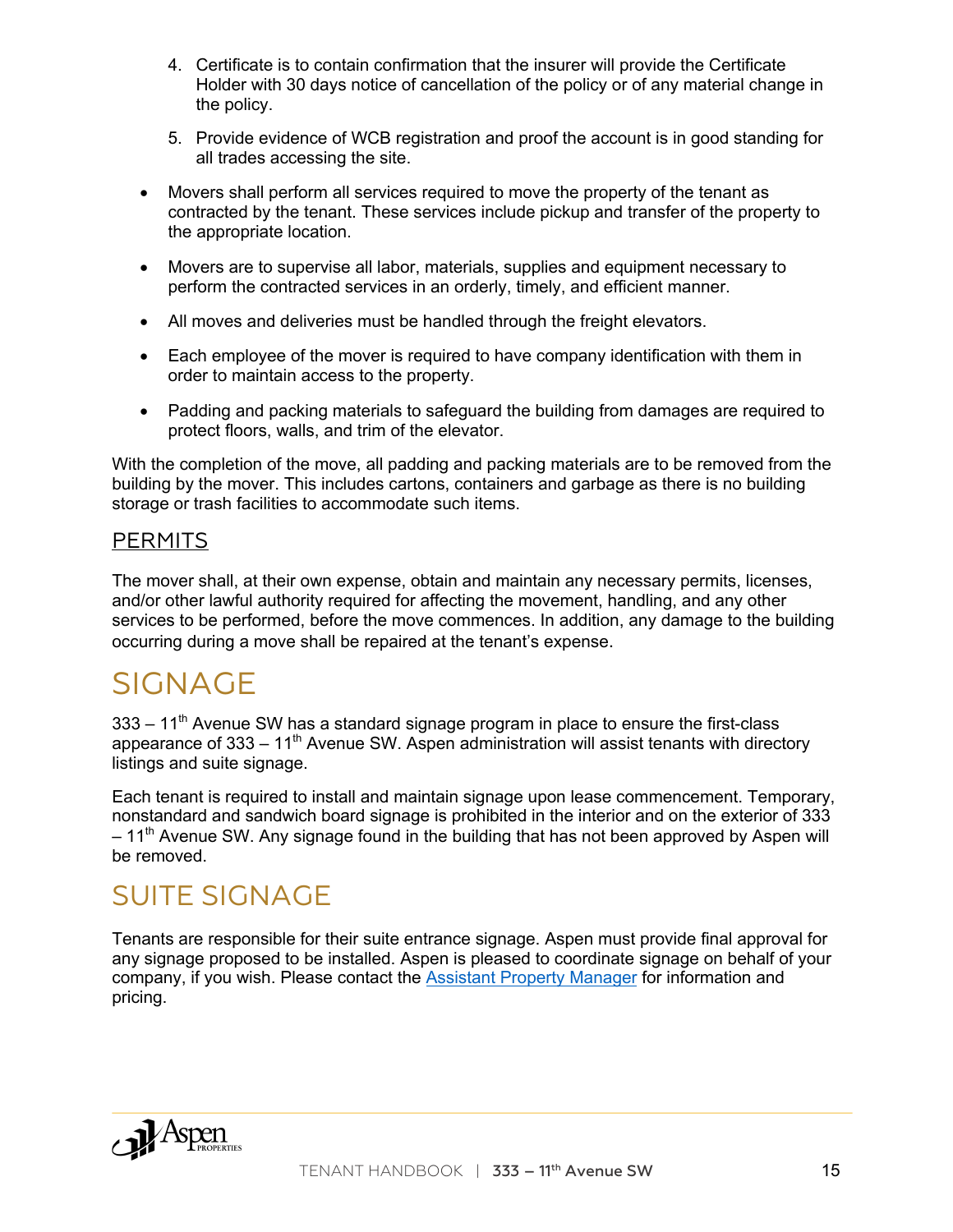### **DIRECTORIES**

#### ELECTRONIC DIRECTORY LISTINGS

There is an electronic directory located beside the concierge desk at  $333 - 11<sup>th</sup>$  Avenue SW with tenant's names, logos, and suite numbers. To update or change any information on the directory contact the Aspen App.

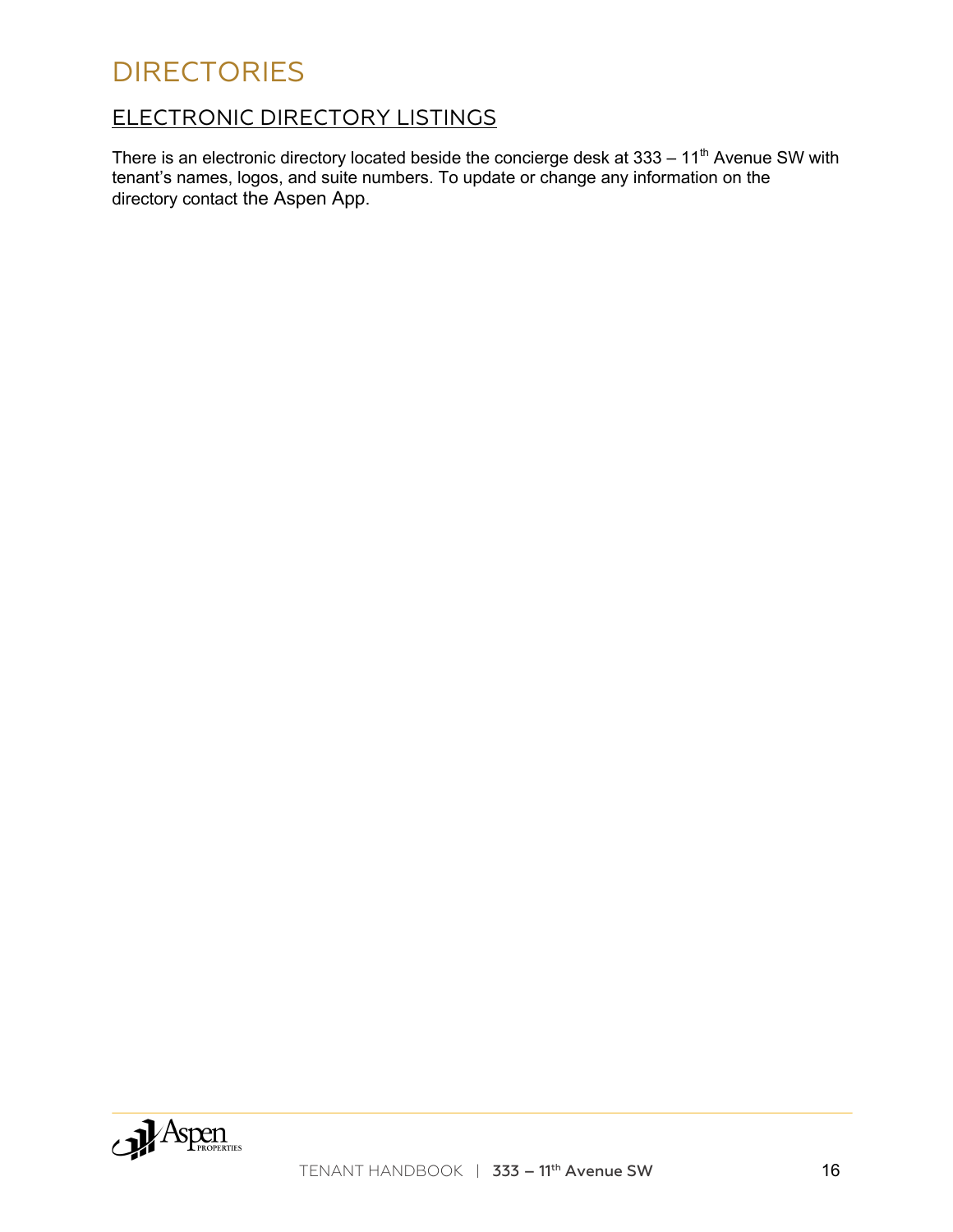# **SECURITY**

 $333 - 11<sup>th</sup>$  Avenue SW has security personnel on site from 4:00 p.m.- 9:00 p.m. to safeguard  $333 - 11^{th}$  Avenue SW.

A building access card reader system is in place to secure  $333 - 11<sup>th</sup>$  Avenue SW after hours.

Should you notice any suspicious activity or require assistance, please call Aspen security at 403.781.8505.

In the event of a power outage, 403.263.4184 will reach security via an analogue phone line.

#### SECURITY MANAGER

A full-time Security Life and Safety Manager is available to oversee and coordinate security services provided to tenants. To discuss any security matters, please contact Property Manager.

#### FIRE AND LIFE SAFETY

Aspen produces a Tenant Life Safety Manual that outlines fire, medical and bomb threat emergency procedures in detail. To request a copy please contact the Aspen App.

#### SECURITY CLEARANCES

Security Clearances are used to authorize a contractor's access into  $333 - 11<sup>th</sup>$  Avenue SW and tenant office space. A clearance must be submitted two business days in advance for approval by Aspen. Security will not permit access or allow work to proceed unless an approved Security Clearance is on file.

# EMERGENCY/SECURITY CONTACTS

Aspen requires up-to-date emergency contact information from each tenant. A Tenant Contact Information Form must be completed whenever there is a change in the contact information for your organization.

#### SOLICITATION

Solicitation is not permitted in  $333 - 11<sup>th</sup>$  Avenue SW. Please notify security at 403.781.8505 immediately if you notice this activity within the building. When reporting, please include as much information as possible about the person's appearance and behavior. Security staff will locate the person soliciting and escort them off the property.

#### GRAFFITI

Aspen contracts with an external contractor to remove graffiti from  $333 - 11<sup>th</sup>$  Avenue SW. Every effort is made to ensure that all graffiti is removed immediately. Please notify security or contact the Aspen App if you notice graffiti at the  $333 - 11<sup>th</sup>$  Avenue SW.

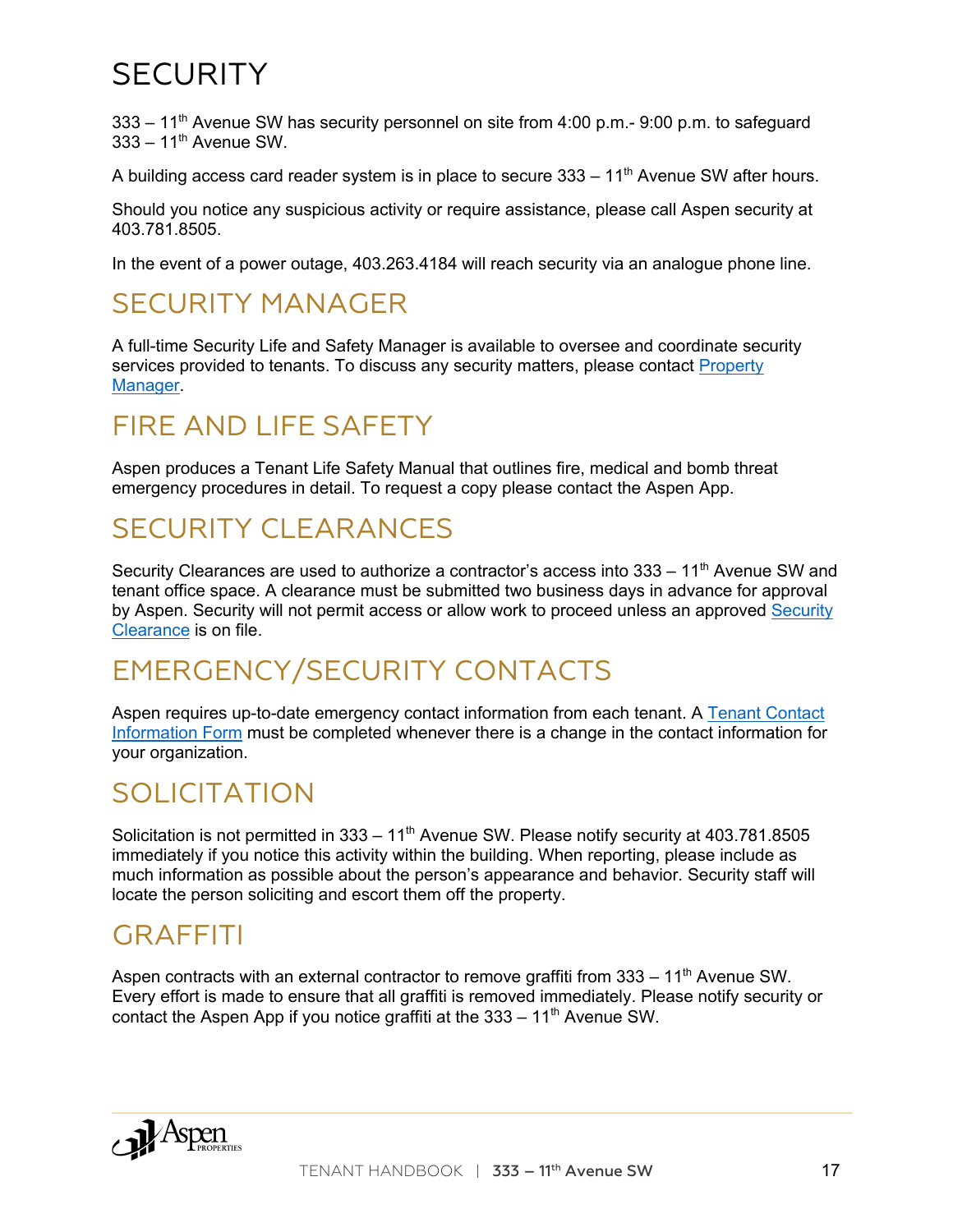#### INCIDENT REPORTS

Aspen Security completes 'Incident Reports' for all accidents, thefts and injuries on the property. Incident reports are valuable tools in the security program, and we appreciate your cooperation in notifying Security as soon as an incident occurs and answering any questions Security may pose when investigating.

### THEFT

Report any suspected thefts to Security and The Calgary Police Department. Building insurance does not cover theft within a tenant space.

# LOST AND FOUND

Report all lost items to Aspen security at 403.781.8505. Found items are logged, kept for 30 days, and may be claimed at the Concierge desk. After 30 days, all unclaimed property, will be disposed of. Items found in  $333 - 11<sup>th</sup>$  Avenue SW should be brought to the concierge desk.

## ELECTRONIC CARD READERS

 $333 - 11<sup>th</sup>$  Avenue SW maintains a secure electronic key system. This system is available to all tenants. To obtain a quote contact the Aspen App.

#### PREMISE SECURITY ALARMS

Aspen does not charge for the first two alarm response calls activated within tenant's premises per year. Response calls beyond this are charged at \$50.00 per response for less than 30 minutes.

# SECURITY TIPS

Aspen provides the following security reminders to help eliminate any unnecessary issues that may occur:

- Notify Security if your office is scheduled to be closed when the rest of the building is scheduled to be open. Full floor tenancies can be secured to allow only authorized elevator access to that floor.
- Offices are most vulnerable to thieves early in the morning, lunch hours, and right before closing. Encourage your employees to be aware of unfamiliar faces and to notify the appropriate person(s) within your organization of any concerns or to contact Security.
- Lock all doors and verify that they are properly locked when securing your premises at the end of the day. We recommend locking your suite entry door whenever the reception area is unmanned.
- Do not allow anyone to 'piggyback' into  $333 11<sup>th</sup>$  Avenue SW building via the main entrance, parkade or the elevator. Ensure the person entering with you has his/her own access card.
- Consider engraving and recording all business equipment with serial numbers to aid police in locating equipment, if stolen.